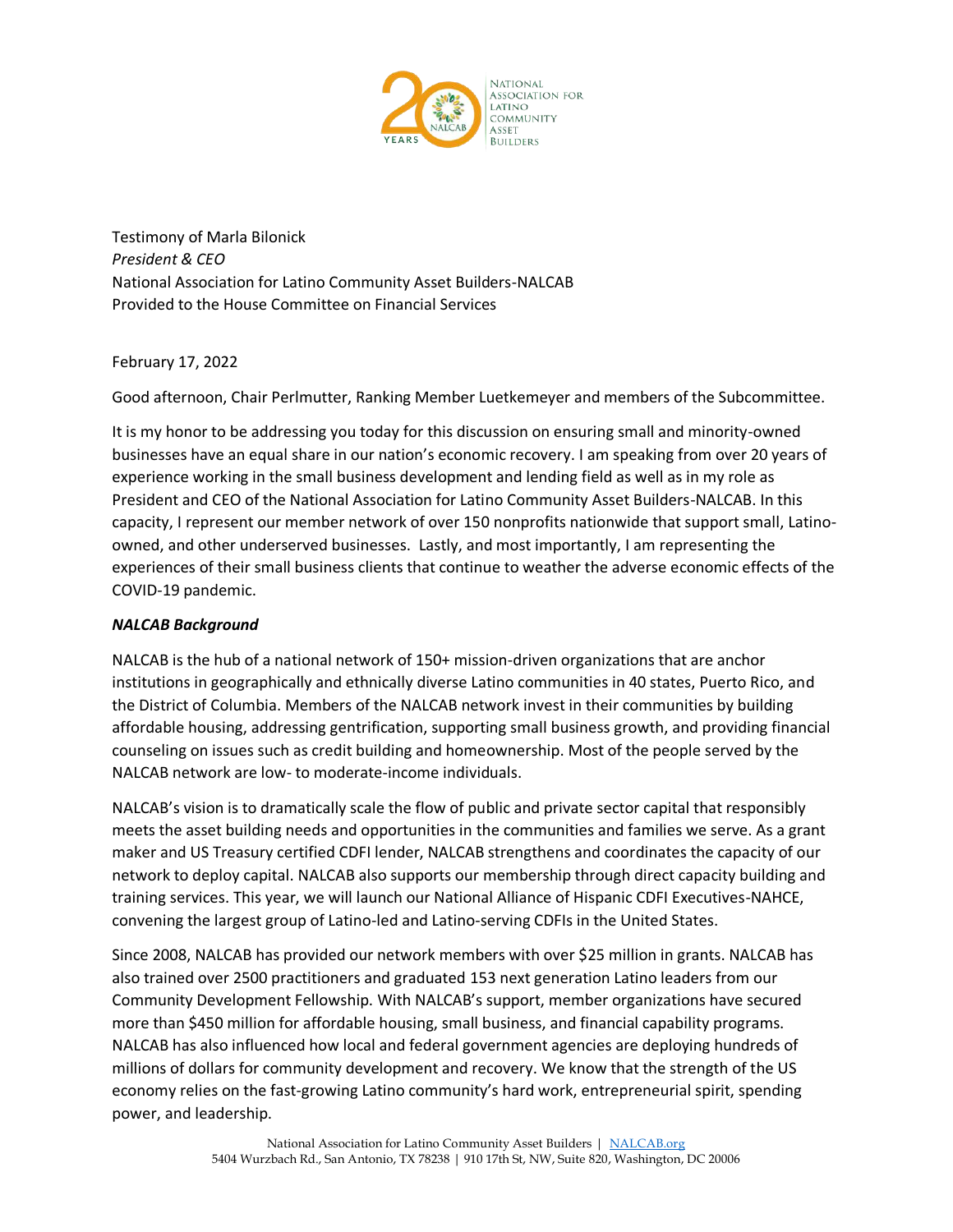

### *Economic Impact of the COVID-19 Pandemic on Latino-owned Small Businesses*

While the Latino community is heralded for starting small businesses at rates higher than other ethnic groups; the adverse economic effects of the pandemic have disproportionately impacted Latino business owners. Stanford's Latino Entrepreneurship Institute surveyed 7,000 small businesses and cites that 86% of Latino-owned businesses suffered immediate negative financial impacts from the pandemic. At the same time, Latino business owners were successful at securing Paycheck Protection Program-PPP loans at only half the rate of their white counterparts, and only 3% of Latino-owned businesses received their full funding request. Overall, less than 30% of the PPP loans made were to low- to moderate-income business owners. So, clearly, the recovery assistance that has been offered is limited in that it favors entrepreneurs with more resources and more access to information.

Latino-owned businesses have a strong presence in industries that have been hard-hit by the pandemic such as the restaurant industry. Industries that were mostly shielded from the effects of the pandemic, such as finance and information services are led by and/or employ some of the lowest numbers of Latinos. At the outset of the pandemic, Latinos (and specifically Latinas) showed the highest unemployment rates in the nation.

In 2019, before the pandemic landed, Latino-owned businesses had hit a record-breaking stride, with their average annual revenue increasing 10% to over \$525,000 per year. We are hopeful that this upward trajectory can be harnessed again. This will partly be achieved through the success of government interventions that support and include small and minority-owned businesses through this next phase of recovery.

### *NALCAB's Small Business-Focused Pandemic Response & PPP-related Lending*

As part of NALCAB's pandemic responsive grant making, we provided 120 nonprofits with over \$15 million in grants to help keep the small- and minority-owned businesses in their communities afloat.

In addition, NALCAB was called upon to provide capital to several of our CDFI members to facilitate their Paycheck Protection Program-PPP lending during the pandemic. Our CDFI members faced liquidity challenges when the demand for PPP loans outpaced the size of their loan funds. Much like the clients we serve, Latino-led and Latino-serving CDFIs had trouble accessing immediate and inexpensive capital. Therefore, NALCAB stepped in and ultimately loaned our members \$12 million for PPP lending which resulted in them making over 600 PPP loans to small and minority-owned businesses in their communities.

NALCAB member CDFIs including heavy hitters like Accion Opportunity Fund, Self-Help, LiftFund, and CDC Small Business Finance were able to provide business clients with PPP loans when banks could not or would not. In fact, NALCAB member Chicanos Por La Causa's Prestamos CDFI was the third highest PPP lender in the nation behind JP Morgan Chase and Bank of America. CDFIs overall outperformed their \$15 billion set-aside from congress by making over \$30 billion in PPP loans.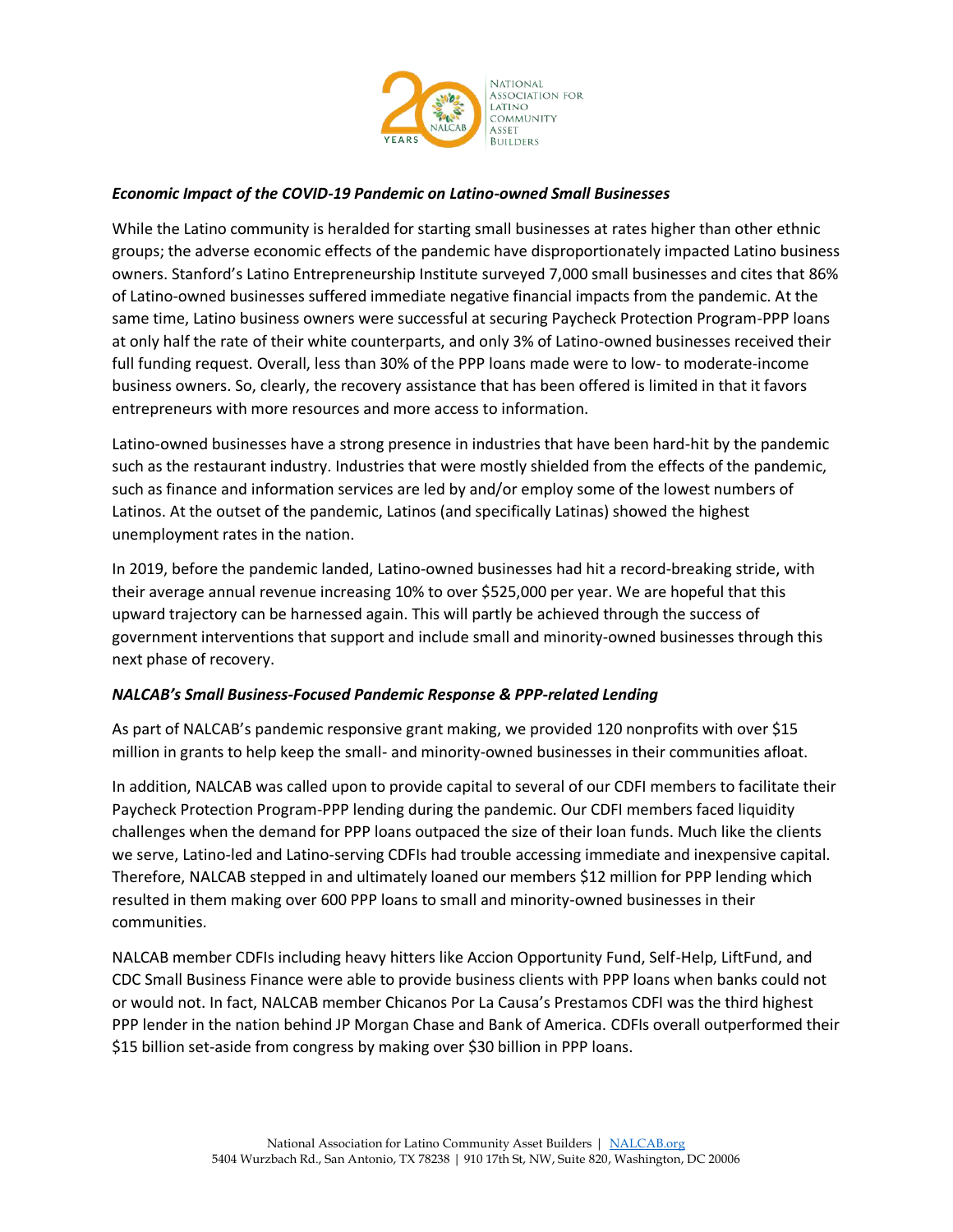

#### *Constructive Feedback on Select Recovery Programs*

We commend the federal government for its swift and responsive funding and programming to offset the economic impact of the COVID-19 Pandemic. As we begin another year of living with the pandemic, we wanted to provide some constructive feedback on select recovery programs.

PPP has been one of the most important sources of recovery support for businesses as they've struggled to stay afloat during the pandemic. It has also been one of the most critical resources in terms of retaining jobs in America's small businesses---that are the top job suppliers and creators in the nation.

There have been some issues with the program that we wanted to include in these remarks on behalf of our network and the small businesses they serve. First, the exclusion of CDFIs in the first round of PPP lending delayed relief to countless small and minority-owned businesses that look to CDFIs as their lenders of first resort and that were turned away by commercial banks. Once CDFIs were brought in, there were still systemic challenges to navigating the overloaded application portal as well as capacity challenges within CDFIs to manage the incredible demand for the product. We commend the SBA for working to provide dedicated time windows for CDFI-driven PPP applications as well as we commend Congress for setting aside such significant funds for CDFIs to do PPP loans.

In the current phase of PPP forgiveness, there are challenges around errors and excess loan amounts impeding the provision of loan forgiveness to a group of small business owners. We wanted to be sure to note that loans that were made in the initial stages of the PPP program in 2020-when there was some confusion regarding calculation of loan requests-have resulted in good faith errors that generated some PPP loans that exceeded borrowers' correct maximum amounts. In January of 2021 the SBA's Procedural Notice informed PPP lenders of said excess loan amount errors.

Unfortunately, the responsibility has fallen on borrowers to repay and/or not be granted forgiveness on excess loan amounts. While we do not support the forgiveness of fraudulent loans, we do not think it is correct to penalize borrowers for good faith errors that they, or especially their lenders, made in misinterpreting the original PPP lending guidance. Especially in cases of small loan amounts, this seems like undue effort to squeeze dollars out of the very borrowers that the PPP program was designed forborrowers that most certainly used every cent of their PPP loan to ensure that their businesses stayed open and that their employees stayed on payroll.

The experience of our network has resoundingly been one where the majority of our CDFI member PPP loans made have been forgiven. We surveyed 20 NALCAB members that provided PPP loans and they reported that only between 1-10% of their clients' forgiveness applications have been denied. Of those denials, they cited lack of proper documentation, language barriers, a misunderstanding of compliance with program rules, and technology barriers as some of the reasons for PPP loans not being forgiven. These observations provide useful guidance as we move into this next stage of small business recovery and are the basis of our recommendations.

The SBA's Restaurant Revitalization Fund, which was cut from \$60 billion to less than half of that (\$28 billion) provided much-needed pandemic recovery support to the restaurant industry. The restaurant industry has arguably been the hardest-hit sector during the pandemic. So, not surprisingly, the funds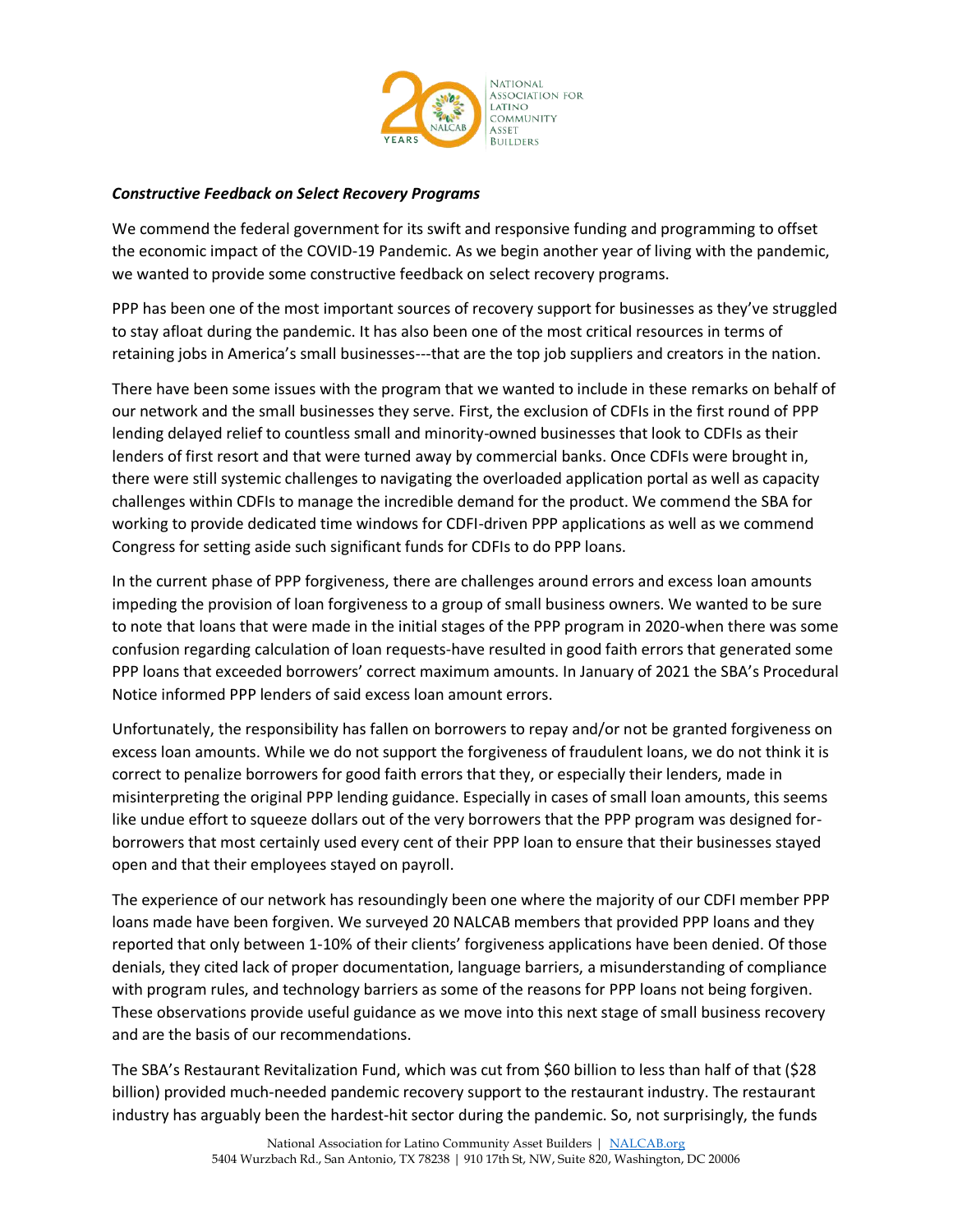

were completely expended within one month of the program's launch. Advocates have actively supported additional funding for this program, with a flurry of activity just this past Tuesday to push for more Restaurant Revitalization Funds. The Build Back Better bill included funding for restaurants but was not passed. Still, additional funding for restaurant relief has wide support from most members of congress. We are hopeful that this funding will be replenished soon---as it is very relevant to the Latino community in terms of high Latino restaurant business ownership and employment.

The Department of Treasury's State Small Business Credit Initiative, part of The American Rescue Plan Act, allocated \$10 billion to fund state, territory, and Tribal government small business credit support and investment programs. SSBCI funds can be used to develop capital access programs, other capital support programs, and venture capital investments. What is attractive about this program is the flexibility it provides states to design their own small business support programs in a way that is reflective of the unique economic circumstances and conditions in their regions. This is a revamping of the original SSBCI program that was launched after the great recession and that has great potential to reach diverse small businesses, especially through state partnership with CDFIs working on the ground to get capital into the communities and businesses that need it most. The program's success will hinge on its ability to involve mission-based investors working with and for communities.

## **RECOMMENDATIONS FOR PROVIDING INCLUSIVE RECOVERY FOR SMALL- AND MINORITY-OWNED BUSINESSES**

# *Low Barrier-to-entry Programs for both Small and Minority-Owned Businesses and the Organizations that Serve Them*

Of small businesses surveyed by the Small Business Administration-SBA, 37% of respondents stated that they didn't apply for PPP because they did not feel they qualified for the loan or for forgiveness. Another 23% said they didn't apply because the program/process was too confusing. 13% responded that they could not find a PPP lender.

In developing future recovery programs and legislation, the barriers to access from the point of view of ease (or lack of ease) of applying should be considered seriously. In addition, efforts must be made to provide equal access to information on programs as well as clear direction on what entities are offering the program within communities.

Moreover, some of the challenges faced by small- and minority-owned businesses are mirrored by challenges that community-based organizations and CDFIs experienced in getting on-boarded to deliver federal recovery programs. We must take better care in making sure that the very systems we have erected to bridge racial and ethnic wealth divides to not exclude those organizations that are deeply rooted in communities and best equipped to serve low- to moderate-income entrepreneurs.

The new SBA Community Navigator model provides promise insofar as it aims to better connect small businesses to SBA programming through a hub-and-spoke model that is firmly rooted in communities. We gladly report that several NALCAB members are partners in Community Navigator programs that are currently being launched nationwide. We also commend the SBA in proactively pursuing community-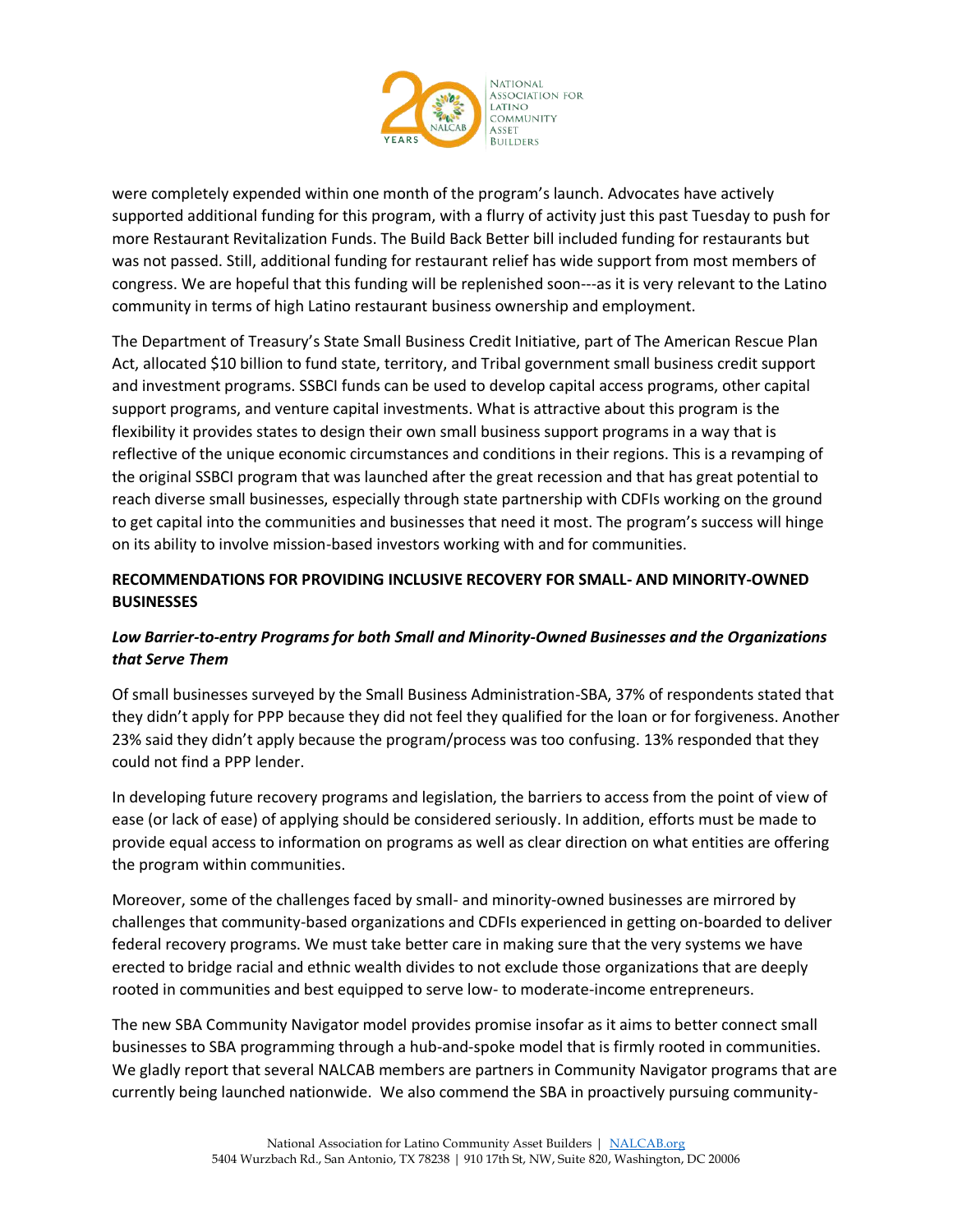

based organizations' input. We are currently in bi-weekly discussions with the SBA along with NALCAB member organizations to provide feedback on and input into current and upcoming SBA products.

The CDFI Fund's Community Development Advisory Board, which I Chair, is also a proactive channel for gaining input on program development from a diverse set of community-grounded stakeholders. We commend the Department of Treasury for its significant financial commitment to small business recovery as well as its ongoing work to include underrepresented voices in the design, launch, and review of new and existing CDFI Fund programs. The current Community Development Advisory Board is made up of a racially- and ethnically-diverse group of practitioners and stakeholders that will bring to bear a broad set of perspectives to inform CDFI programming moving forward.

### *Improved Collection of Data and Transparency in Lending*

Small Business Lending activity and practices have gone without meaningful monitoring for far too long. The parallel mortgage lending activity has been held to much more rigorous reporting and data collection standards and it is due time for commercial small business lenders to be held to comparable standards.

Section 1071 of The Dodd-Frank Act mandates the collection of dissemination of small business lending data to facilitate enforcement of fair lending laws and enable communities, governmental entities, and creditors to identify business and community development needs and opportunities of women-owned, minority-owned, and small businesses.

NALCAB has been a leader in advocacy for Section 1071 of the Dodd Frank Act to be implemented. Once implemented, Section 1071 will prove what community-based small business lenders have only been able to rely on anecdotal and self-reported evidence to justify---which is the fact that ethnic, racial, and gender biases negatively impact the ability for minority-owned small businesses to access capital. Without application-level data about the characteristics of the applicant, the credit sought, and the action taken on the application (including both decisions to approve or deny and pricing decisions) it is not possible to begin to identify fair lending violations or, at least, fair lending concerns that warrant further investigation. Without this data, both public and private sector lenders are very limited in their ability to develop products that address inequities in access to credit and to assure that small, minorityowned businesses obtain the support they need to realize their full potential. The comments we [submitted](https://nalcab.org/wp-content/uploads/2022/01/NALCAB_CFPB-Joint-Letter-1071-comment_01-06-22.pdf) to the Consumer Financial Protection Bureau (CFPB) last month in response to its public comment period further highlight in detail the importance of implementation on communities and small businesses of color.

Due to the adverse economic effects of the pandemic, small- and minority-owned businesses are more susceptible to predatory lending practices than ever before. NALCAB supports the Small Business Lending Disclosure Act that aims to protect small business borrowers from predatory lenders and loans carrying unfair terms and conditions and would ensure safeguards already required in consumer lending through the Truth in Lending Act. The bill bolsters the role of the Consumer Financial Protection Bureau in policing small business lending and will bring enhanced transparency to small commercial loans.